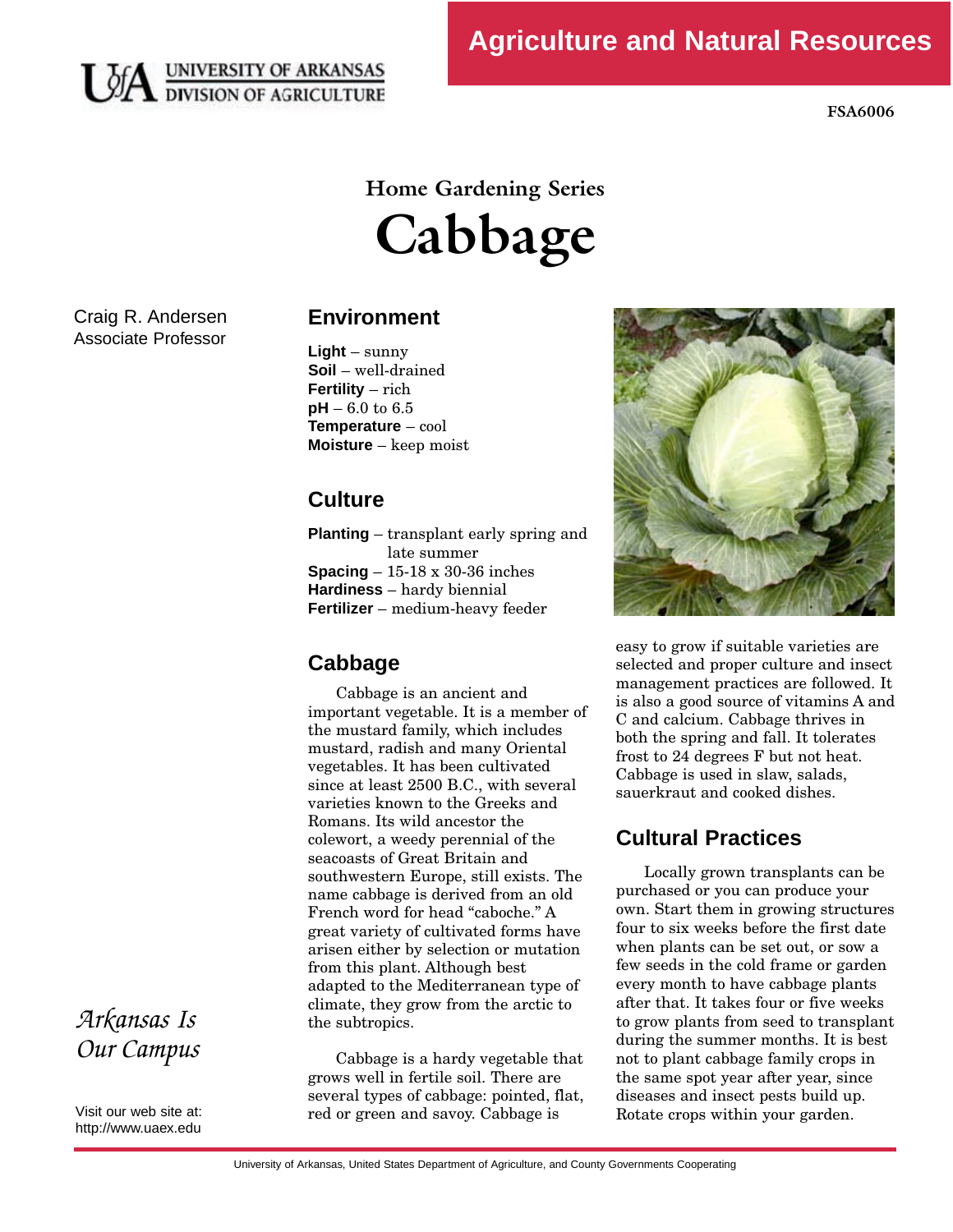#### **Cultivars**

| Cultivar              | Days to<br><b>Maturity</b> | Plants/<br>100 Ft<br>of Row | <b>Disease</b><br><b>Resistance</b><br>or Tolerance | <b>Remarks</b>                                                          |
|-----------------------|----------------------------|-----------------------------|-----------------------------------------------------|-------------------------------------------------------------------------|
| Stonehead Hybrid      | 60                         | 66                          | Fusarium yellows                                    | All-American Selection, very compact and solid head.                    |
| Gourmet Hybrid        | 63                         | 66                          | Fusarium yellows                                    | Vigorous and well-adapted hybrid.                                       |
| Savoy King Hybrid     | 82                         | 66                          |                                                     | All-American Selection, vigorous and excellent quality<br>savoy hybrid. |
| Resistant Golden Acre | 64                         | 66                          | Fusarium yellows                                    | Widely adapted, open-pollinated variety.                                |
| Savoy Ace             | 77                         | 66                          |                                                     | All-American Selection, 3- to 4-pound savoyed dark<br>green leaves.     |
| Red Acre              | 75                         | 66                          |                                                     | Three-pound red head.                                                   |

Plant spacing affects head size. Cabbage can be on variety and growing conditions. Firm heads are on variety and growing conditions. Firm heads are preferred, especially for storage.

## **Planting Time**

Transplant spring cabbage early enough so it before the last hard freeze date. This is about February 1-15 in south Arkansas, February 7-21 in central Arkansas and February 21 to March 7 in north Arkansas. Many varieties are available, and two or three varieties provide harvest over a long period. Hardened plants are tolerant of frost and can be among the earliest planted garden vegetables. Cabbage is easily transplanted from either barerooted or container-grown plants. Late cabbage must be started during the heat of midsummer, but it develops its main head during the cool weather of develops its main head during the cool weather of fall. It may be transplanted or seeded directly in the garden.

Green cabbage is generally preferred to the red or<br>savoy types, but red cabbage is becoming increasingly popular for color in salads and cooked dishes. The savoy varieties are grown for slaw and salads. The later-maturing varieties usually grow large heads and are more suitable for making sauerkraut than the earlier varieties. earlier varieties.

## **Spacing and Depth of Planting**

Space plants 15 to 18 inches apart in the row needed. Plant spacing affects head size - the closer the spacing, the smaller the heads. Many growers have discovered that two rows can be planted. 12 inches apart on a bed if the plants are staggered on the bed. Early varieties are usually planted 9 to 12 inches apart; late varieties are planted 15 to 12 inches apart; late varieties are planted 15 to 18 inches apart within rows. Early varieties produce one- to three-pound heads, and late varieties produce  $1/2$ -inch deep. Keep the seed moist, and thin or transplant the seedlings to the desired spacing. The transplant the seedlings to the desired spacing. The removed plants may be transplanted to another row.

#### **Care**

When transplanting, use 8 ounces per plant of a<br>starter fertilizer solution (1 tablespoon of 20-20-20 per gallon of water). Later, side-dress the plants with a nitrogen fertilizer (10-20-10 or 13-13-13) when they are half grown. On sandy soils or after periods of excessive rain, fertilize every three weeks. Use shallow cultivation and mulches to control weeds. Ample soil moisture is necessary to produce good. cabbage. Irrigation is especially important in a fall planting for starting the plants and developing the heads. the heads.

#### **Harvesting**

Cabbage can be harvested any time after the<br>head develops. Cut the cabbage heads when they are solid (firm to hand pressure) but before they crack or split. Cabbage for storage must be firm, mature and free of injury from insects or diseases. Late cabbage varieties store better than the early ones. Cabbage should be stored under cool, moist conditions. should be stored under cool, moist conditions.

Besides harvesting the mature heads of the<br>spring-planted cabbage, a late crop of small heads (cabbage sprouts) can be harvested. These sprouts develop on the stumps of the cut stems. Cut as close to the head as possible, leaving the loose outer leaves. intact. Buds form in the axils of these leaves (the angle between the base of the leaf and the stem above it) that will later develop into sprouts. The sprouts develop to 2 to 4 inches in diameter and should be picked when firm. Continue control of cabbage worms picked when firm. Continue control of cabbage worms and other pests.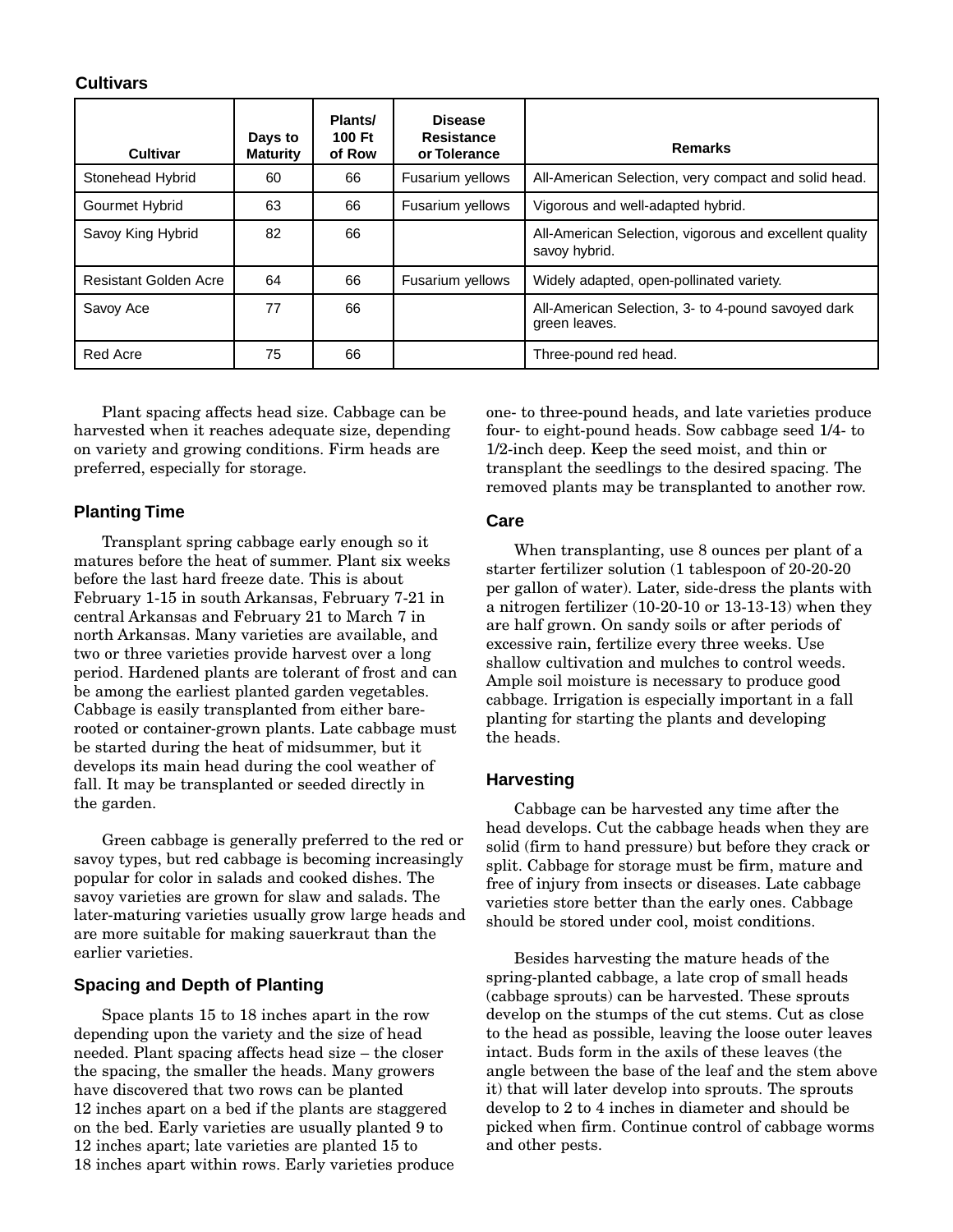### **Common Problems**

#### **Diseases**

Yellows or fusarium wilt is a common disease.<br>The first sign of the disease is yellowing and browning of the lower leaves. The plant will be stunted before wilting occurs. Grow varieties stunted before wilting occurs. Grow varieties resistant to yellows.

Blackleg and blackrot are two bacterial diseases turn yellow and die. The taproot often rots away. Blackleg is named for the black cankers on the stem. Blackrot can be recognized by large, V-shaped, yellowto-brown areas in the leaves, starting at the leaf edge. The veins turn black. Soft rot usually follows blackrot infection. Control of the diseases blackleg and blackrot is essentially the same. Both diseases are spread by seeds, transplants and insects. Buy seeds that have been treated with hot water to kill the disease organism. Do not buy transplants that are wilted, are an unhealthy shade of green or have black spots on the stems or leaves. If possible, grow black rot-resistant varieties. blackrot-resistant varieties.

When diseased plants are found in the garden,<br>collect the entire plant and dispose of it. Do not put diseased plants in the compost pile. Avoid cultural practices (crowding, overwatering, planting in poorly drained soil and inadequate insect control) that drained soil and inadequate insect control) that support blackrot and blackleg disease organisms.

#### **Insects**

**Aphids** – Apply a suggested insecticide before cabbage begins to head.

**Flea beetles** – Apply a suggested insecticide.

**Cabbage worms** – Three species of cabbage<br>worms (imported cabbage worm, cabbage looper and diamondback worm) commonly attack the leaves and heads of cabbage and related cole crops in Arkansas. Imported cabbage worms are velvety green caterpillars. The cabbage looper crawls by doubling up (to form a loop) and then moves the front of its body forward. The moth is brown and is most active at night. Diamondback worms are small, pale green caterpillars that are pointed on both ends. The moth caterpillars that are pointed on both ends. The moth is gray with diamond-shaped markings when the wings are closed.

Larval or worm stages of these insects cause<br>damage by eating holes in leaves and cabbage heads. The adult moths or butterflies lay their eggs on the leaves but otherwise do not cause damage to the plant. The worms are not easy to see because they plant. The worms are not easy to see because they are very small and blend in with the cabbage leaves. Cabbage worms are quite destructive and can ruin a fall gardens than in spring gardens. Loopers, a severe pest of cabbage, are easy to control using the pest of cabbage, are easy to control using the biological insecticide *Bacillus thuringiensis* (B.t.). This material gives excellent control of worms and garden. It is sold under many trade names such as Thuricide, Dipel and B.t. Be sure to use one to two drops of a liquid detergent per gallon of spray mixed to ensure complete wetting of the waxy leaf surface. Protect your plants with suggested biological or chemical insecticides from the time they are chemical insecticides from the time they are transplanted until harvest.

**diseases** – clubroot, yellows or fusarium wilt, blackleg or black rot, downy mildew

**insects** – cabbage root maggots, cutworms, imported cabbage worms, cabbage looper worms, flea beetles, aphids

**cultural** – head cracking or splitting (excessive water uptake and growth near maturity, root prune with spade or trowel or twist stalk to break some with spade or trower or twist stalk to steak some roots and reduce water uptake)

#### **Harvesting and Storage**

**days to maturity** – 70 to 100

**harvest** – when heads become firm (Size varies with variety, fertility and spacing. If unable to harvest at maturity, bend over to break part of the harvest at maturity, bend over to break part of the roots to reduce head splitting.)

**approximate yields (per 10 feet of row)** – 10 to 18 pounds

**amount to raise per person** – 10 pounds

**storage** – very cold (32 degrees F), moist (95 percent relative humidity) conditions, 2 to

**preservation** – can as sauerkraut

## **Frequently Asked Questions**

#### **Q. What can I do to prevent my cabbage heads from splitting?**

A. Splitting is caused by the pressure of excessive water taken up after the heads are solid. Cutting the roots or breaking the roots often reduces the roots or breaking the roots often reduces excessive splitting or bursting.

#### **Q. What causes cabbage to develop seed stalks instead of solid heads?**

A. Cabbage plants "bolt" (form premature seed<br>stalks) when started too early and exposed to low temperatures (35 to 45 degrees  $F$ ) for low temperatures (35 to 45 degrees F) for extended periods.